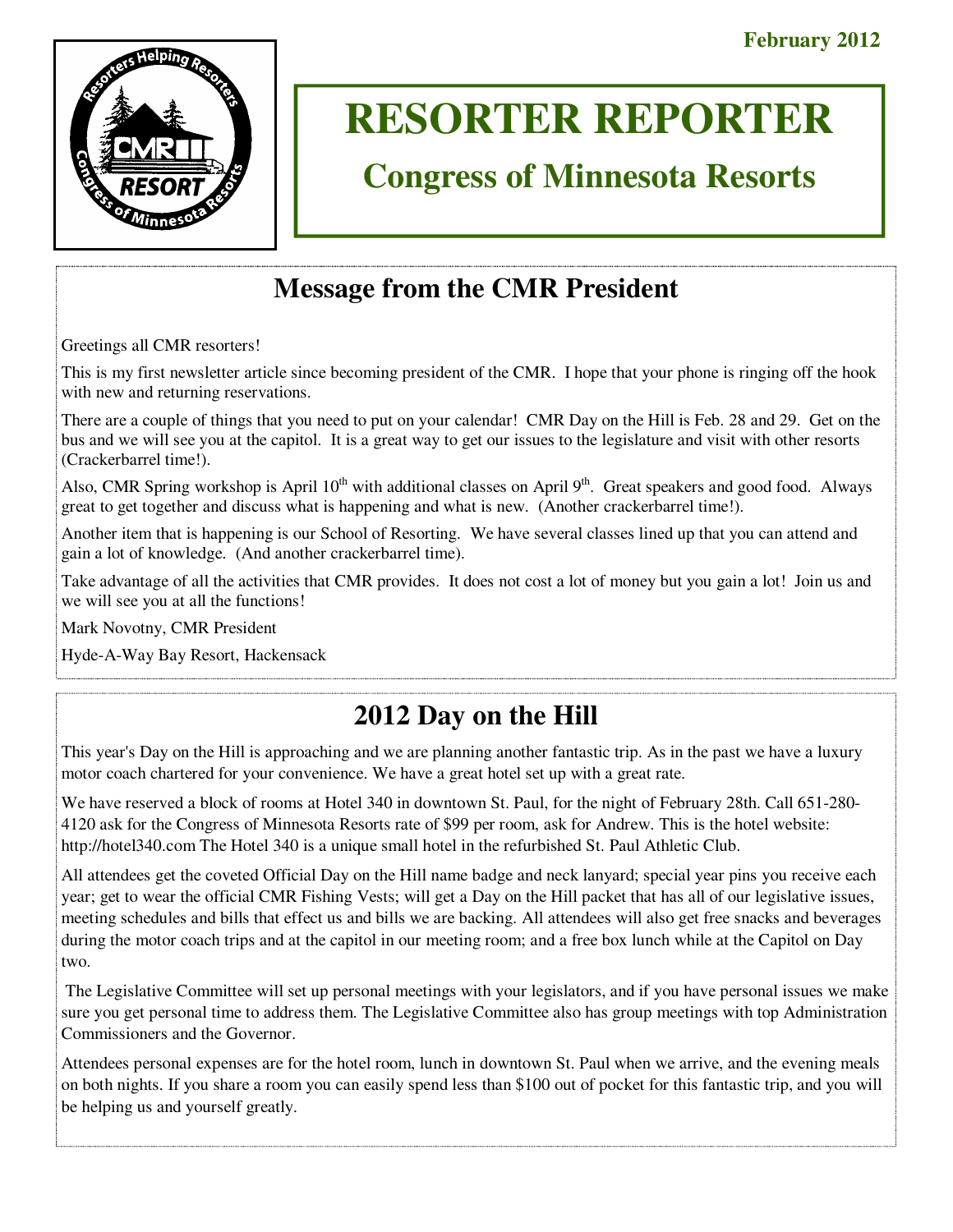# **2012 Day on the Hill, Continued**

Motor Coach route and schedule:

- 1. Arriving @ 6:00a.m. in Wadena at Wal-Mart, departing @ 6:05a.m.
- 2. Travel to Park Rapids arriving @ 6:45a.m. Wal-Mart south parking lot, departing @ 6:50a.m.
- 3. Travel to Walker arriving @ 7:30a.m. Casino S E corner parking lot, departing @ 7:40a.m.
- 4. Travel to Brainerd arriving @ 8:55a.m. Gander Mountain east side of parking lot, departing @ 9:00a.m.
- 5. Traveling to "St Cloud arriving @ 10:00a.m. new Wal-Mart parking lot, departing @ 10:15a.m. for St Paul

NOTE: IF YOU ARE FROM WEST CENTRAL MINNESOTA AND WANT TO GET ON THE BUS IN ALEXAN-DRIA, OR HENNING, LET ME KNOW AND I WILL LET YOU KNOW WHAT TIME AND LOCATION WE WILL BE THROUGH THOSE AREAS ON OUR WAY TO PARK RAPIDS.

IF YOU ARE COMING FROM OTHER AREAS OF GREATER MINNESOTA, WE WILL HELP SET UP CAR POOLING.

I AM ALSO ASKING VETERAN "DAY ON THE HILLERS" TO INVITE SOMONE NEW FROM YOUR AREA TO COME WITH US THIS YEAR. We are trying to top our record attendance this year, so our goal is to have at least 60 attendees this year.

If you have never this event please consider joining us this year. We have major issues that affect all of us. This is a FUN FIRST Event! When Resorters get together we always have a great time, spend lots of time socializing with each other and everyone at the Capitol looks forward to our visit and what we will be wearing each year.

If you have any questions about transportation, hotel, or any other part of the event please call me.

Dave Thompson; 218-495-3326 Resort; 218-535-1549 Cell; or email fisrvilg@partel.com

## **NEED \$500 FOR SCHOOL?**

### **It is not too early for your child or grandchild to get the application started!**

### **Application needs to be at the CMR Office March 15th!**

Each year the Congress of Minnesota Resorts offers three \$500 scholarships to a junior or senior in high school or a current undergraduate or technical school student. March 15, 2012 is the deadline for the scholarship application to be returned to the Congress of Minnesota Resorts office. A scholarship application can be printed out by going to the CMR website www.Minnesota-Resorts.com Scroll to the bottom of the home page and click on Membership, then by using your Login and Password you will be able to go to Applications and click on Scholarship Application and print a copy. If you need further assistance please contact Vicky by emailing: CMR@Minnesota-Resorts.com or call 320-212-5107.

|                       | <b>CMR CALENDAR OF EVENTS</b>                                                                                                |
|-----------------------|------------------------------------------------------------------------------------------------------------------------------|
| Feb 28 & 29, 2012     | Day on the Hill (see pages $1 \& 2$ for info)                                                                                |
| March 15, 2012        | Scholarship Applications due at office                                                                                       |
| March 23, 2012        | Small Engine Repair, Christiansen Industrial, Bemidji, contact Timberly at<br>finnfeather@hotmail.com or call $218-335-6598$ |
| April 9, 2012         | Pre-Workshop School Resorting Classes, Horseshoe Bay Resort, Walker                                                          |
| April 10, 2012        | Spring Workshop, Horseshoe Bay Resort, Walker 8a.m. to 5p.m.                                                                 |
| Oct 28, 29 & 30, 2012 | Fall Conference location to be announced                                                                                     |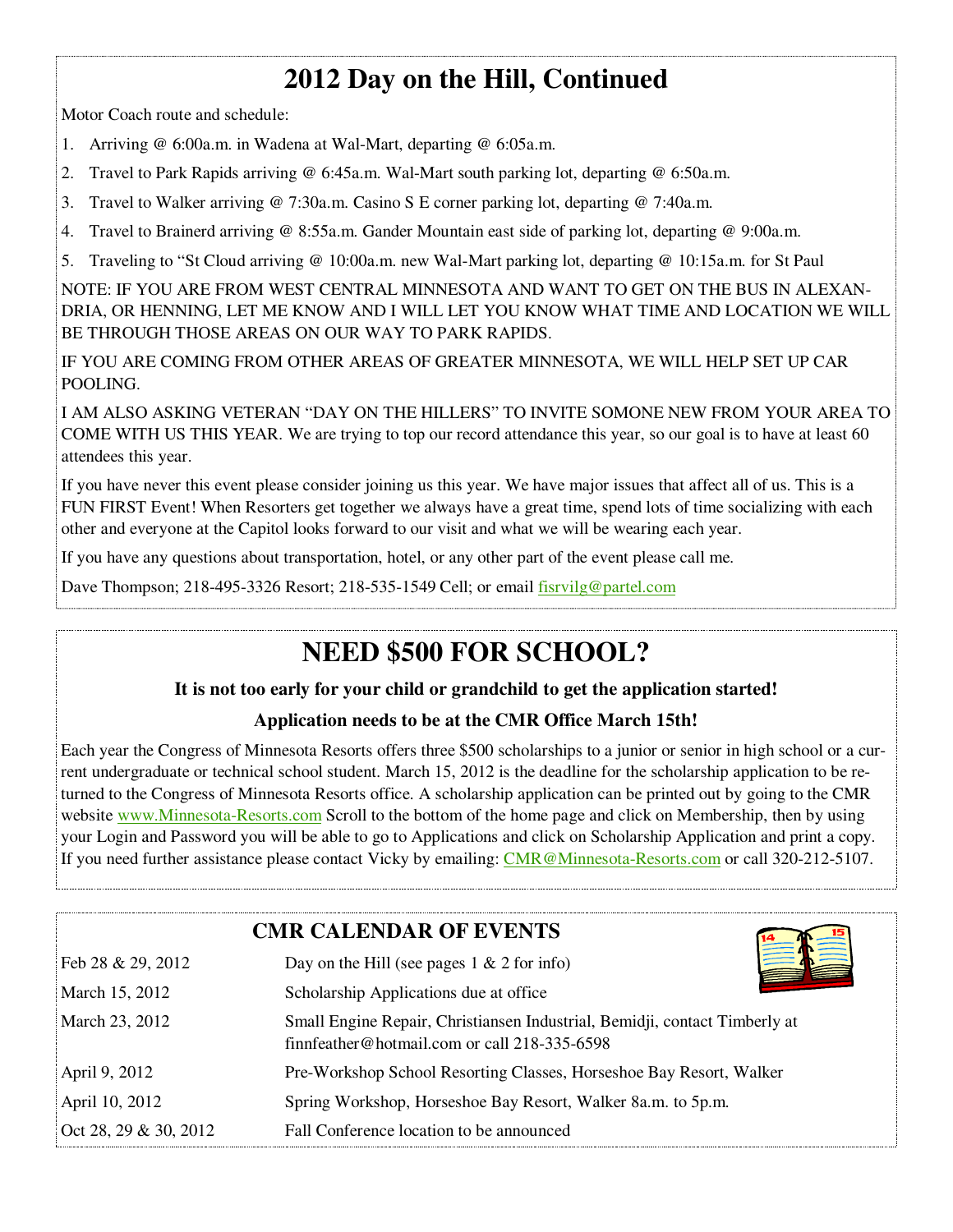### **Have you gone to www.Minnesota-Resorts.com lately?**

As CMR members you have a great resource of information just a few clicks away and we challenge you all to take a few minutes to get re-acquainted with it.

Start at the bottom of the Homepage (www.minnesota-resorts.com) and click on *membership.* We now have added the *Board of Directors* list and *Workshop & Conference* information there for **everyone** to view. Vendors and others looking for information on CMR events asked for this change. Of course the *Membership Form* is there for new member recruits as well.

From the *membership* page you can now login to your personal profile page using your email address (the one you gave to CMR) and your password. Once logged-in, you'll notice the menu to the left of your profile:

**Vendors-** Here's where you'll find our associate members who support the CMR; please patronize them when you can. Many are also advertisers in the Resorter Magazine.

**Media**- Watch a 'Day on the Hill' video from 2008 or get CMR Logo buttons for your website.

**Publications-** You'll find archived issues of our newsletter and the Resorter Magazine dating back to 2002. Lots of great information from our peers in the resort industry!

**Applications**- Here's where you find the *Scholarship application* as well as the *Resorter of the Year Nomination* form.

**Education Materials**- Most importantly are instructions for subscribing to the CMR *Yahoo-groups* chat line. If you're not on it—get on it now! One of the best member benefits you'll enjoy!

We also have a link to your **Minnesota State Legislators** and our **CMR By-Laws**.

Oh, and while you're on your profile page don't forget to update and refresh your resort information using our new enhancements to 'Family Vacations', 'Fishing Getaways', & 'Winter Resorts'. Happy Resorting!

CMR Marketing Committee

# **NOMINATING RESORTERS FOR THE 2012 RESORTER/S OF THE YEAR AWARD SEPTEMBER 1, 2012 DEADLINE**

The Congress of Minnesota Resorts selects, through nomination by its members, one resort and resort owner that has shown a dedication to the improvement of the Minnesota Resort Industry by adopting and carrying out business policies and practices that reflect a personal pride in the industry as a whole. They also live up to the organization's motto of "Resorters Helping Resorters" by involvement in community activities and by displaying a willingness to help other resort owners to successfully operate Minnesota resorts.

To this end, any member of the Congress of Minnesota Resorts can submit a nomination for this prestigious award. Nominations must be received by September  $1<sup>st</sup>$  each year. The nominating member is not required to verify the eligibility criteria. In the event none of the resorts nominated meet all the eligibility requirements, the awards committee will make a selection based on the resort most closely meeting the criteria and notify the winner. The winner will be asked to be present at the Annual Congress of Minnesota Resorts Fall Conference where the formal announcement and presentation will be made.

You can go to the CMR website www.Minnesota-Resorts.com Scroll to the bottom of the home page and click on Membership, then by using your User Name & Password you will get into the Members Only sections and click on Applications then print a copy of Resorter of the Year Nomination form. Mail the completed form to: Congress of Minnesota Resorts, PO Box 358, New London, MN 56273-0358. If you need further assistance please contact Vicky by emailing: CMR@Minnesota-Resorts.com or call 320-212-5107.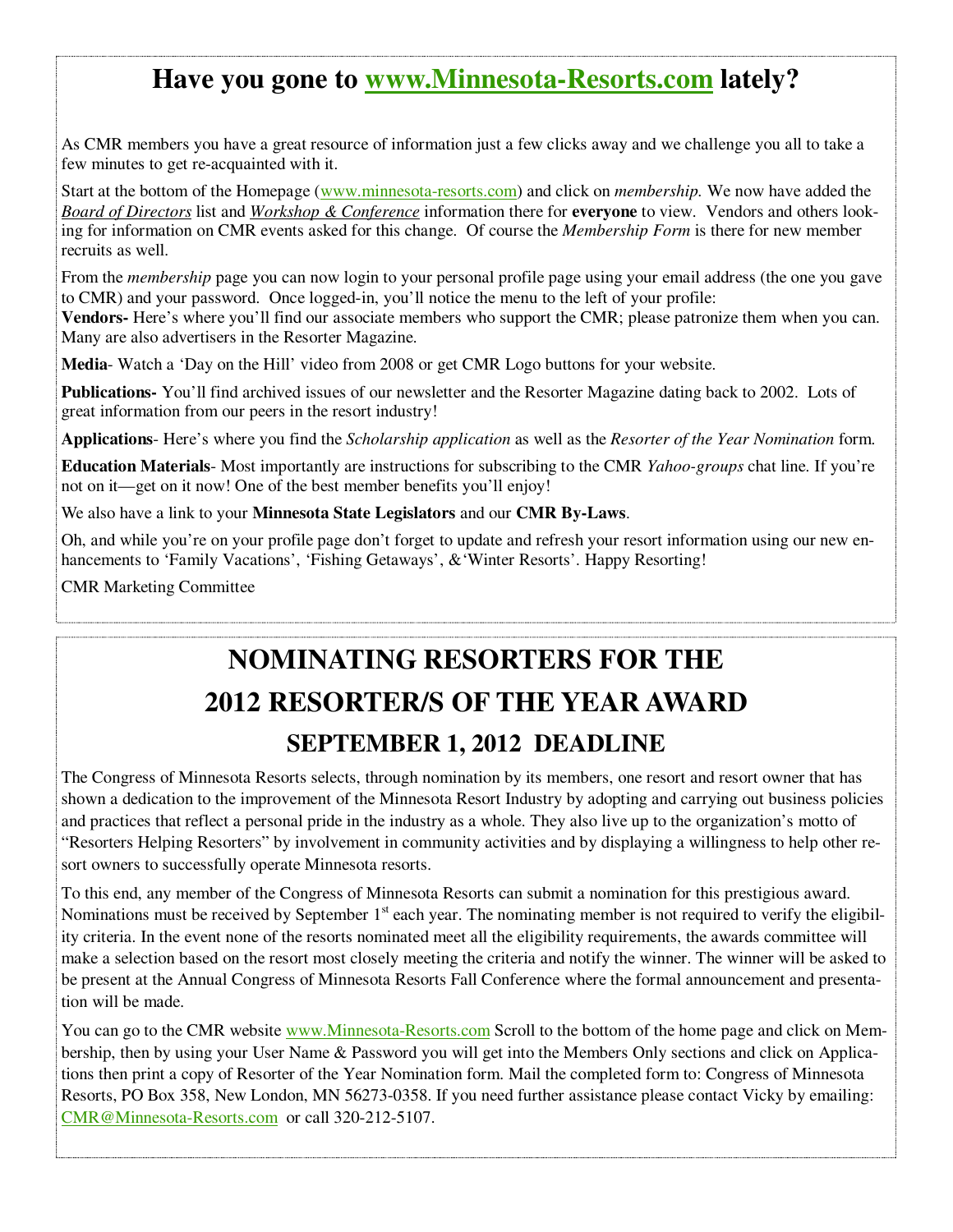# **TWO Pre-Workshop BONUS Classes on Monday, April 9th**

### **Horseshoe Bay Resort in Walker, MN**

### **Reservation Master Seminar**

9:00 - 11:00 a.m. Beginner level

11:30 – 1:30 p.m. Advanced/Refresher

Learn about new software enhancements, review basics and ask any "how-to" questions of which you may be struggling. \$25 for either session; \$40 for both and a discount of \$5 if also registered for the Spring Workshop. Contact Tom Pingel to pre-register (218) 789-5880, tom@tcpms.com

### **Green Cleaning Class**

3:00 - 5:00 – Meet Marjorie and her husband, Walter, a.k.a. "exhibit A". This couple will chat about the amazing benefits of cleaning products without chemicals (Shaklee). Other resorters will share recipes and products they use at their resort, saving lots of \$, (believe it!!!) with incredibly positive feedback from their guests and employees, all the while making a minimal or even beneficial impact on the environment. FREE class for all CMR members.

Contact Timberly Christiansen to pre-register at 218-335-6598 or finnfeather@hotmail.com

# **CMR Spring Workshop April 10th**

### **Horseshoe Bay Resort in Walker, MN**

Spring Workshop is an all day educational forum (8 a.m. - 5 p.m., plus a board meeting until 7 - all members welcome!) for CMR members to connect, have some fun (three crackerbarrels planned!) and enhance their resort business on both macro- and micro- levels.

Two classes are already confirmed, "Photography 101" and "Mobile e-Marketing".

The committee is working on a natural resources topic and a business/financial topic (all ideas from you are most welcome!!!!!! Steve Addler is in charge of these two particular topics: e-mail him your comments and suggestions to assist us! vacation@crlodge.com

The Workshop Committee is also considering inviting a swimming pool topic person (based on resort group chatline chatter, perhaps a subject regarding non-toxic disinfectant / chlorine/bromine alternative -- OR, a MN pool regulations representative.) If this presentation happens, we'll use it as a 'break out' session during one of the three crackerbarrel times (in other words, those interested in pool stuff can stay to hear that, others will go into another room and crackerbarrel about whatever burning topic is on their minds.)

As always, we'll have a legislative update, recap of "Day on the Hill", and Dave Bergman from Explore Minnesota Tourism is already on board to update us on MN tourism for 10 minutes or so.

C'mon out and sign up to join us, you won't regret it.

Oh! If you need to grab a room for the night, I just talked to Horseshoe Bay Resort today again, and she's further discounted the nightly rooms down to \$79/night, for those of you coming from an outlying area or wanting to take advantage of either/both of the pre-workshop classes. http://www.HorseShoeBayResort.com

Kim Bowen, CMR Workshop/Conference Committee, Crow Wing Crest Lodge

218 652 3111 or email relax@crowwing.com

Registration form on next page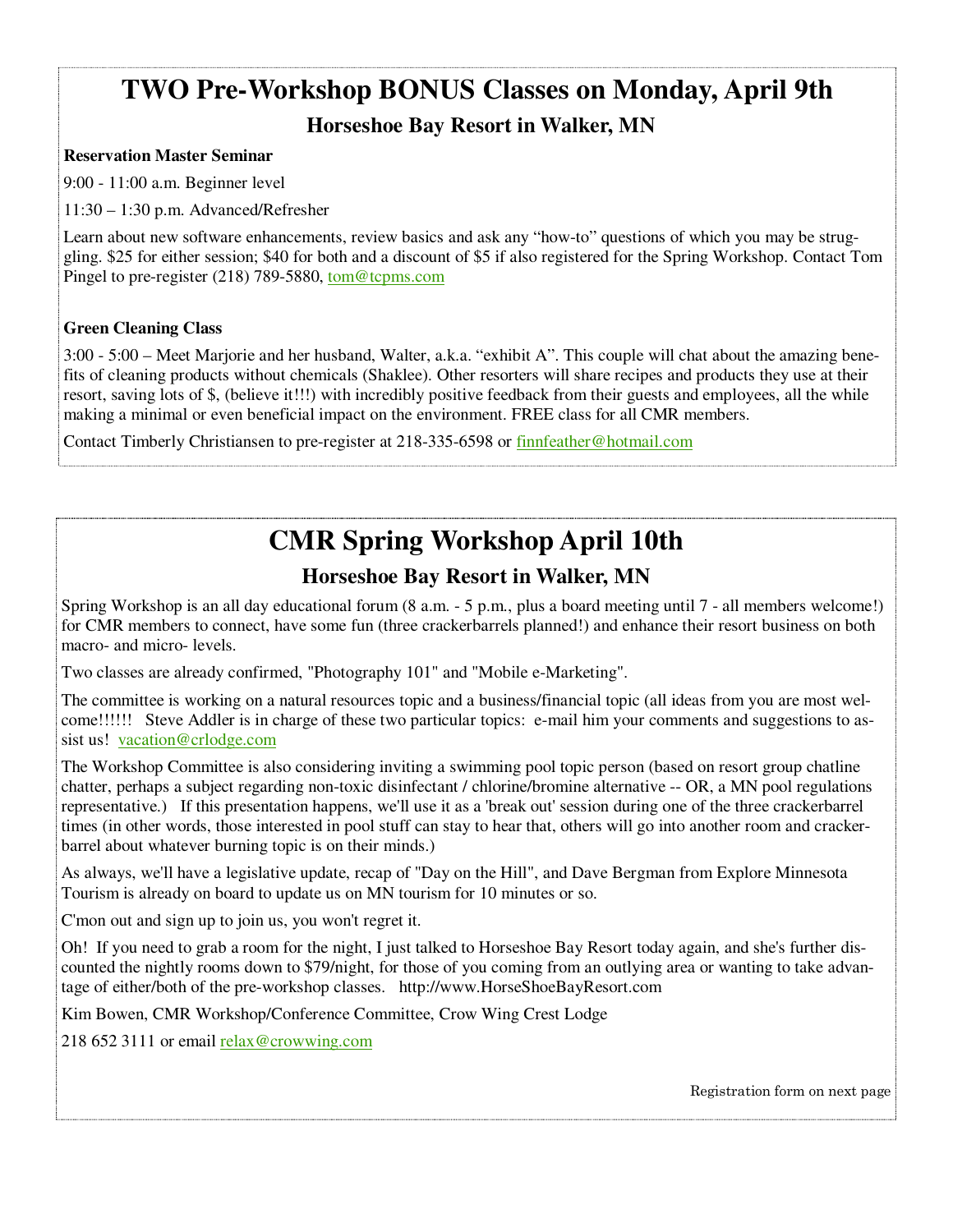| <b>2012 CMR Workshop Registration Form</b>                                                                                                                                                                                                                                      |
|---------------------------------------------------------------------------------------------------------------------------------------------------------------------------------------------------------------------------------------------------------------------------------|
| CMR Members: \$49/person (includes lunch & breaks)                                                                                                                                                                                                                              |
| Non-Members: \$59/person (includes lunch & breaks) If you've never been a member of the CMR in the past, come<br>see what we're all about! Join the CMR as a new member at the door and receive a 50% discount from your annual<br>dues (membership year 9/1/2011 to 8/31/2012) |
|                                                                                                                                                                                                                                                                                 |
|                                                                                                                                                                                                                                                                                 |
|                                                                                                                                                                                                                                                                                 |
|                                                                                                                                                                                                                                                                                 |
|                                                                                                                                                                                                                                                                                 |
|                                                                                                                                                                                                                                                                                 |
| <b>RETURN BY MARCH 31, 2012</b>                                                                                                                                                                                                                                                 |
| Please make checks payable to: Congress of Minnesota Resorts                                                                                                                                                                                                                    |
| Mail to: Congress of Minnesota<br>PO Box 358                                                                                                                                                                                                                                    |
| New London MN 56273-0358                                                                                                                                                                                                                                                        |
| Phone: 320-212-5107                                                                                                                                                                                                                                                             |
| Email: CMR@Minnesota-Resorts.com                                                                                                                                                                                                                                                |
|                                                                                                                                                                                                                                                                                 |
|                                                                                                                                                                                                                                                                                 |
|                                                                                                                                                                                                                                                                                 |
|                                                                                                                                                                                                                                                                                 |
|                                                                                                                                                                                                                                                                                 |